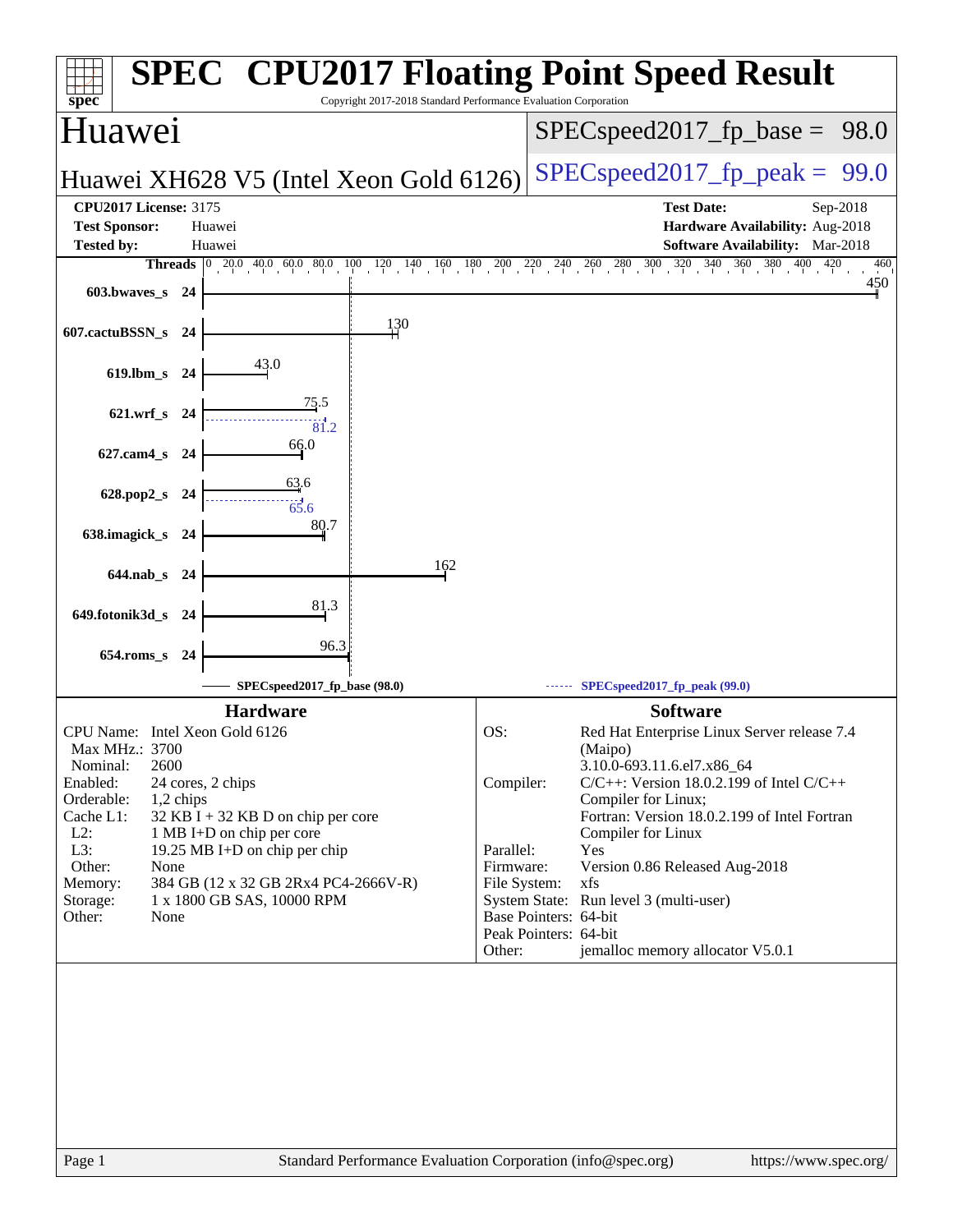| <b>SPEC CPU2017 Floating Point Speed Result</b>                            |                |                |       |                |       |                                  |       |                |                |              |                |              |                |              |
|----------------------------------------------------------------------------|----------------|----------------|-------|----------------|-------|----------------------------------|-------|----------------|----------------|--------------|----------------|--------------|----------------|--------------|
| spec<br>Copyright 2017-2018 Standard Performance Evaluation Corporation    |                |                |       |                |       |                                  |       |                |                |              |                |              |                |              |
| Huawei                                                                     |                |                |       |                |       | $SPEC speed2017_fp\_base = 98.0$ |       |                |                |              |                |              |                |              |
|                                                                            |                |                |       |                |       |                                  |       |                |                |              |                |              |                |              |
| $SPEC speed2017_fp\_peak = 99.0$<br>Huawei XH628 V5 (Intel Xeon Gold 6126) |                |                |       |                |       |                                  |       |                |                |              |                |              |                |              |
| <b>CPU2017 License: 3175</b><br><b>Test Date:</b><br>Sep-2018              |                |                |       |                |       |                                  |       |                |                |              |                |              |                |              |
| Hardware Availability: Aug-2018<br><b>Test Sponsor:</b><br>Huawei          |                |                |       |                |       |                                  |       |                |                |              |                |              |                |              |
| <b>Tested by:</b><br><b>Software Availability:</b><br>Huawei<br>Mar-2018   |                |                |       |                |       |                                  |       |                |                |              |                |              |                |              |
| <b>Results Table</b>                                                       |                |                |       |                |       |                                  |       |                |                |              |                |              |                |              |
|                                                                            |                |                |       |                |       |                                  |       |                |                |              |                |              |                |              |
|                                                                            |                |                |       | <b>Base</b>    |       |                                  |       | <b>Peak</b>    |                |              |                |              |                |              |
| <b>Benchmark</b>                                                           | <b>Threads</b> | <b>Seconds</b> | Ratio | <b>Seconds</b> | Ratio | <b>Seconds</b>                   | Ratio | <b>Threads</b> | <b>Seconds</b> | <b>Ratio</b> | <b>Seconds</b> | <b>Ratio</b> | <b>Seconds</b> | <b>Ratio</b> |
| 603.bwaves_s                                                               | 24             | 131            | 449   | 131            | 450   | 131                              | 450   | 24             | 131            | 449          | 131            | 450          | 131            | 450          |
| 607.cactuBSSN s                                                            | 24             | 132            | 126   | 128            | 130   | 128                              | 130   | 24             | 132            | 126          | 128            | <b>130</b>   | 128            | 130          |
| $619.1$ bm s                                                               | 24             | 122            | 42.8  | 122            | 43.0  | 122                              | 43.0  | 24             | 122            | 42.8         | 122            | 43.0         | 122            | 43.0         |
| $621$ .wrf s                                                               | 24             | 175            | 75.5  | 175            | 75.6  | 176                              | 75.3  | 24             | 163            | 81.1         | 162            | 81.6         | 163            | 81.2         |
| $627$ .cam $4 \text{ s}$                                                   | 24             | 135            | 65.5  | 134            | 66.0  | 134                              | 66.1  | 24             | 135            | 65.5         | 134            | 66.0         | 134            | 66.1         |
| 628.pop2_s                                                                 | 24             | 187            | 63.6  | 184            | 64.6  | 187                              | 63.5  | 24             | 180            | 66.1         | 181            | 65.6         | 181            | 65.6         |
| 638.imagick_s                                                              | 24             | 178            | 80.9  | 181            | 79.7  | 179                              | 80.7  | 24             | 178            | 80.9         | 181            | 79.7         | 179            | 80.7         |
| $644$ .nab s                                                               | 24             | 108            | 162   | 108            | 162   | 108                              | 161   | 24             | 108            | <b>162</b>   | 108            | 162          | 108            | 161          |
| 649.fotonik3d_s                                                            | 24             | 113            | 80.9  | 112            | 81.3  | 112                              | 81.6  | 24             | 113            | 80.9         | <b>112</b>     | 81.3         | 112            | 81.6         |
| $654$ .roms s                                                              | 24             | 164            | 96.3  | 164            | 96.3  | 163                              | 96.8  | 24             | 164            | 96.3         | 164            | 96.3         | 163            | 96.8         |
| $SPECspeed2017_fp\_base =$<br>98.0                                         |                |                |       |                |       |                                  |       |                |                |              |                |              |                |              |
| $SPECspeed2017$ fp peak =<br>99.0                                          |                |                |       |                |       |                                  |       |                |                |              |                |              |                |              |

Results appear in the [order in which they were run.](http://www.spec.org/auto/cpu2017/Docs/result-fields.html#RunOrder) Bold underlined text [indicates a median measurement](http://www.spec.org/auto/cpu2017/Docs/result-fields.html#Median).

### **[Operating System Notes](http://www.spec.org/auto/cpu2017/Docs/result-fields.html#OperatingSystemNotes)**

Stack size set to unlimited using "ulimit -s unlimited"

### **[General Notes](http://www.spec.org/auto/cpu2017/Docs/result-fields.html#GeneralNotes)**

Environment variables set by runcpu before the start of the run: KMP\_AFFINITY = "granularity=fine,compact" LD\_LIBRARY\_PATH = "/spec2017/lib/ia32:/spec2017/lib/intel64:/spec2017/je5.0.1-32:/spec2017/je5.0.1-64" OMP\_STACKSIZE = "192M"

 Binaries compiled on a system with 1x Intel Core i7-6700K CPU + 32GB RAM memory using Redhat Enterprise Linux 7.5 Transparent Huge Pages enabled by default Prior to runcpu invocation Filesystem page cache synced and cleared with: sync; echo 3> /proc/sys/vm/drop\_caches Yes: The test sponsor attests, as of date of publication, that CVE-2017-5754 (Meltdown) is mitigated in the system as tested and documented. Yes: The test sponsor attests, as of date of publication, that CVE-2017-5753 (Spectre variant 1) is mitigated in the system as tested and documented. Yes: The test sponsor attests, as of date of publication, that CVE-2017-5715 (Spectre variant 2) is mitigated in the system as tested and documented. jemalloc, a general purpose malloc implementation built with the RedHat Enterprise 7.5, and the system compiler gcc 4.8.5 sources available from jemalloc.net or <https://github.com/jemalloc/jemalloc/releases>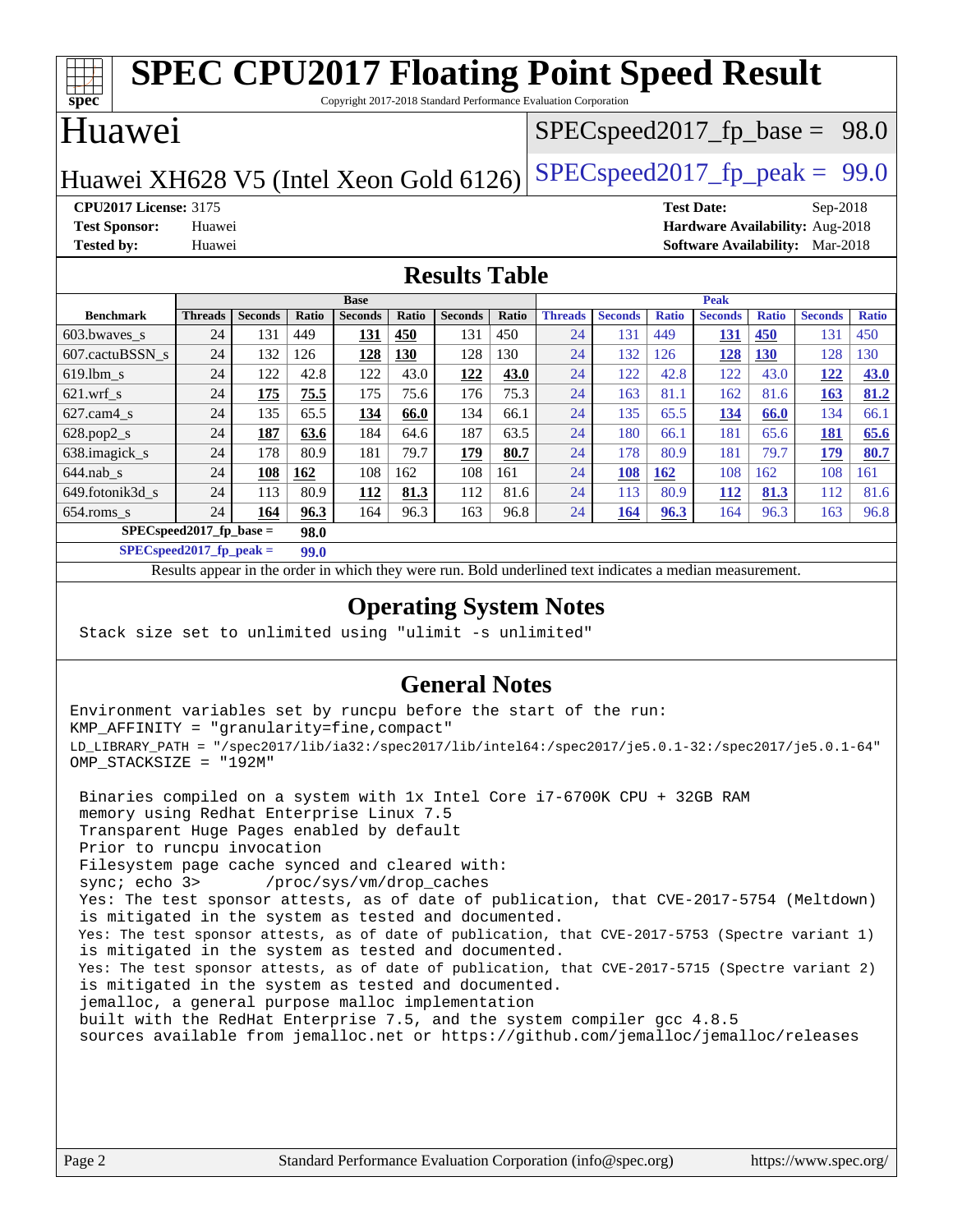#### Page 3 Standard Performance Evaluation Corporation [\(info@spec.org\)](mailto:info@spec.org) <https://www.spec.org/> **[spec](http://www.spec.org/) [SPEC CPU2017 Floating Point Speed Result](http://www.spec.org/auto/cpu2017/Docs/result-fields.html#SPECCPU2017FloatingPointSpeedResult)** Copyright 2017-2018 Standard Performance Evaluation Corporation Huawei Huawei XH628 V5 (Intel Xeon Gold 6126) SPECspeed 2017 fp peak =  $99.0$  $SPECspeed2017_fp\_base = 98.0$ **[CPU2017 License:](http://www.spec.org/auto/cpu2017/Docs/result-fields.html#CPU2017License)** 3175 **[Test Date:](http://www.spec.org/auto/cpu2017/Docs/result-fields.html#TestDate)** Sep-2018 **[Test Sponsor:](http://www.spec.org/auto/cpu2017/Docs/result-fields.html#TestSponsor)** Huawei **[Hardware Availability:](http://www.spec.org/auto/cpu2017/Docs/result-fields.html#HardwareAvailability)** Aug-2018 **[Tested by:](http://www.spec.org/auto/cpu2017/Docs/result-fields.html#Testedby)** Huawei **[Software Availability:](http://www.spec.org/auto/cpu2017/Docs/result-fields.html#SoftwareAvailability)** Mar-2018 **[Platform Notes](http://www.spec.org/auto/cpu2017/Docs/result-fields.html#PlatformNotes)** BIOS configuration: Power Policy Set to Load Balance Hyper-Threading Set to Disable XPT Prefetch Set to Enabled Sysinfo program /spec2017/bin/sysinfo Rev: r5797 of 2017-06-14 96c45e4568ad54c135fd618bcc091c0f running on localhost.localdomain Thu Sep 6 22:14:11 2018 SUT (System Under Test) info as seen by some common utilities. For more information on this section, see <https://www.spec.org/cpu2017/Docs/config.html#sysinfo> From /proc/cpuinfo model name : Intel(R) Xeon(R) Gold 6126 CPU @ 2.60GHz 2 "physical id"s (chips) 24 "processors" cores, siblings (Caution: counting these is hw and system dependent. The following excerpts from /proc/cpuinfo might not be reliable. Use with caution.) cpu cores : 12 siblings : 12 physical 0: cores 0 1 3 5 6 8 9 10 11 12 13 14 physical 1: cores 0 1 3 4 5 6 8 9 10 11 12 13 From lscpu: Architecture: x86\_64 CPU op-mode(s): 32-bit, 64-bit Byte Order: Little Endian  $CPU(s):$  24 On-line CPU(s) list: 0-23 Thread(s) per core: 1 Core(s) per socket: 12 Socket(s): 2 NUMA node(s): 2 Vendor ID: GenuineIntel CPU family: 6 Model: 85 Model name: Intel(R) Xeon(R) Gold 6126 CPU @ 2.60GHz Stepping: 4 CPU MHz: 2601.000 CPU max MHz: 2601.0000 CPU min MHz: 1000.0000 BogoMIPS: 5200.00 Virtualization: VT-x L1d cache: 32K L1i cache: 32K L2 cache: 1024K L3 cache: 19712K **(Continued on next page)**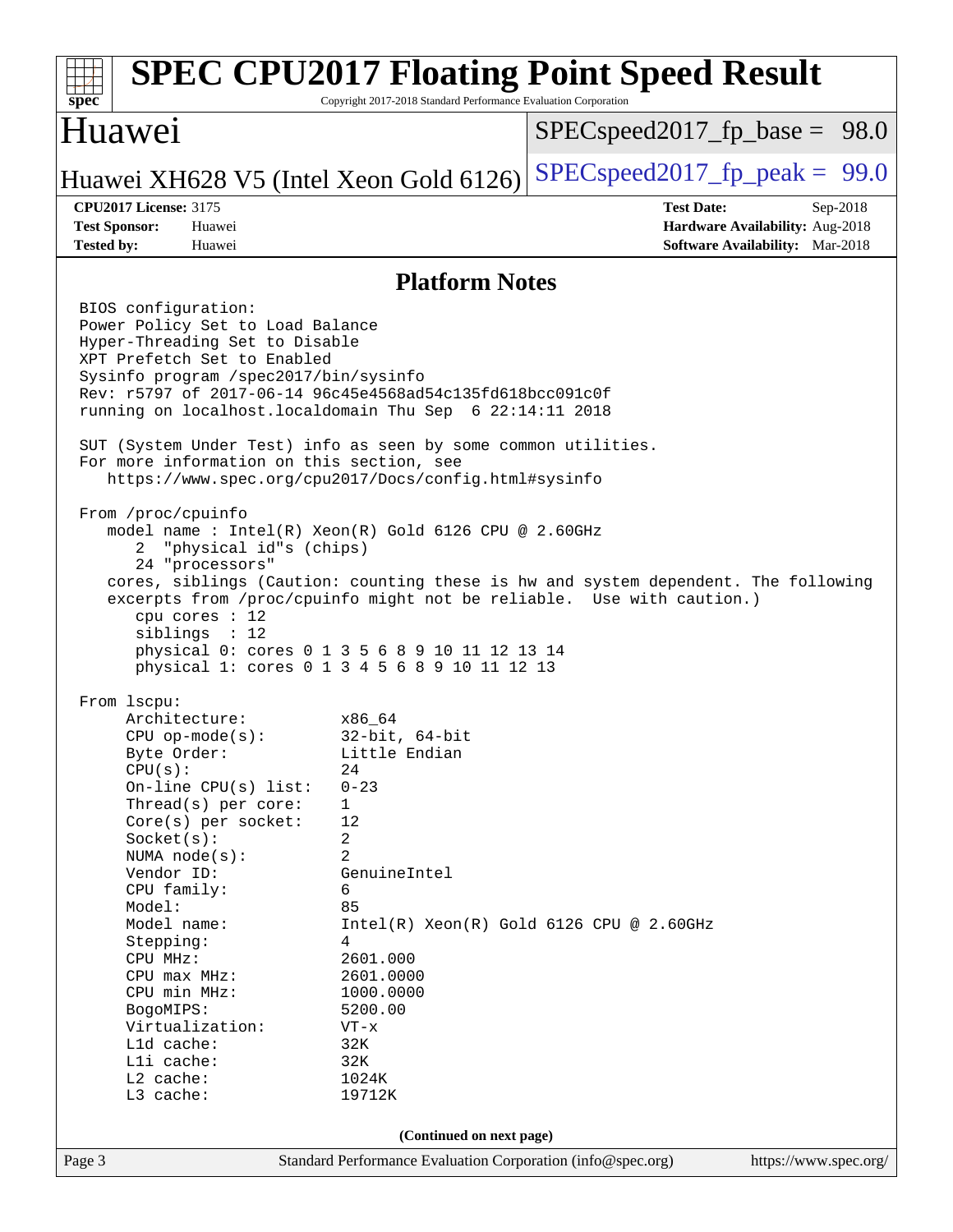| <b>SPEC CPU2017 Floating Point Speed Result</b><br>Copyright 2017-2018 Standard Performance Evaluation Corporation<br>spec <sup>®</sup>                                                                                                                                                                                                                                                                                                                                                                                                                                                                                                                                                                                                                                                                                                                                                                                                                                               |                                                               |  |  |  |  |  |  |
|---------------------------------------------------------------------------------------------------------------------------------------------------------------------------------------------------------------------------------------------------------------------------------------------------------------------------------------------------------------------------------------------------------------------------------------------------------------------------------------------------------------------------------------------------------------------------------------------------------------------------------------------------------------------------------------------------------------------------------------------------------------------------------------------------------------------------------------------------------------------------------------------------------------------------------------------------------------------------------------|---------------------------------------------------------------|--|--|--|--|--|--|
| Huawei                                                                                                                                                                                                                                                                                                                                                                                                                                                                                                                                                                                                                                                                                                                                                                                                                                                                                                                                                                                | $SPEC speed2017_f p\_base = 98.0$                             |  |  |  |  |  |  |
| Huawei XH628 V5 (Intel Xeon Gold 6126)                                                                                                                                                                                                                                                                                                                                                                                                                                                                                                                                                                                                                                                                                                                                                                                                                                                                                                                                                | $SPEC speed2017_fp\_peak = 99.0$                              |  |  |  |  |  |  |
| <b>CPU2017 License: 3175</b>                                                                                                                                                                                                                                                                                                                                                                                                                                                                                                                                                                                                                                                                                                                                                                                                                                                                                                                                                          | <b>Test Date:</b><br>Sep-2018                                 |  |  |  |  |  |  |
| <b>Test Sponsor:</b><br>Huawei                                                                                                                                                                                                                                                                                                                                                                                                                                                                                                                                                                                                                                                                                                                                                                                                                                                                                                                                                        | Hardware Availability: Aug-2018                               |  |  |  |  |  |  |
| <b>Tested by:</b><br>Huawei                                                                                                                                                                                                                                                                                                                                                                                                                                                                                                                                                                                                                                                                                                                                                                                                                                                                                                                                                           | <b>Software Availability:</b> Mar-2018                        |  |  |  |  |  |  |
| <b>Platform Notes (Continued)</b>                                                                                                                                                                                                                                                                                                                                                                                                                                                                                                                                                                                                                                                                                                                                                                                                                                                                                                                                                     |                                                               |  |  |  |  |  |  |
| $0 - 11$<br>NUMA $node0$ $CPU(s)$ :<br>NUMA nodel CPU(s):<br>$12 - 23$<br>Flagg:<br>pat pse36 clflush dts acpi mmx fxsr sse sse2 ss ht tm pbe syscall nx pdpelgb rdtscp<br>lm constant_tsc art arch_perfmon pebs bts rep_good nopl xtopology nonstop_tsc<br>aperfmperf eagerfpu pni pclmulqdq dtes64 monitor ds_cpl vmx smx est tm2 ssse3 fma<br>cx16 xtpr pdcm pcid dca sse4_1 sse4_2 x2apic movbe popcnt tsc_deadline_timer aes<br>xsave avx f16c rdrand lahf_lm abm 3dnowprefetch epb cat_13 cdp_13 invpcid_single<br>intel_pt spec_ctrl ibpb_support tpr_shadow vnmi flexpriority ept vpid fsgsbase<br>tsc_adjust bmil hle avx2 smep bmi2 erms invpcid rtm cqm mpx rdt_a avx512f avx512dq<br>rdseed adx smap clflushopt clwb avx512cd avx512bw avx512vl xsaveopt xsavec xgetbvl<br>cqm_llc cqm_occup_llc cqm_mbm_total cqm_mbm_local dtherm ida arat pln pts<br>/proc/cpuinfo cache data<br>cache size : $19712$ KB                                                               | fpu vme de pse tsc msr pae mce cx8 apic sep mtrr pge mca cmov |  |  |  |  |  |  |
| From numactl --hardware WARNING: a numactl 'node' might or might not correspond to a<br>physical chip.<br>$available: 2 nodes (0-1)$<br>node 0 cpus: 0 1 2 3 4 5 6 7 8 9 10 11<br>node 0 size: 194741 MB<br>node 0 free: 189237 MB<br>node 1 cpus: 12 13 14 15 16 17 18 19 20 21 22 23<br>node 1 size: 196608 MB<br>node 1 free: 191799 MB<br>node distances:<br>node<br>$\overline{0}$<br>$\overline{1}$<br>0:<br>10 21<br>1:<br>21<br>10<br>From /proc/meminfo<br>MemTotal:<br>394174888 kB<br>HugePages_Total:<br>0<br>Hugepagesize:<br>2048 kB<br>From /etc/*release* /etc/*version*<br>os-release:<br>NAME="Red Hat Enterprise Linux Server"<br>VERSION="7.4 (Maipo)"<br>ID="rhel"<br>ID_LIKE="fedora"<br>VARIANT="Server"<br>VARIANT ID="server"<br>VERSION_ID="7.4"<br>PRETTY_NAME="Red Hat Enterprise Linux Server 7.4 (Maipo)"<br>redhat-release: Red Hat Enterprise Linux Server release 7.4 (Maipo)<br>system-release: Red Hat Enterprise Linux Server release 7.4 (Maipo) |                                                               |  |  |  |  |  |  |
| (Continued on next page)                                                                                                                                                                                                                                                                                                                                                                                                                                                                                                                                                                                                                                                                                                                                                                                                                                                                                                                                                              |                                                               |  |  |  |  |  |  |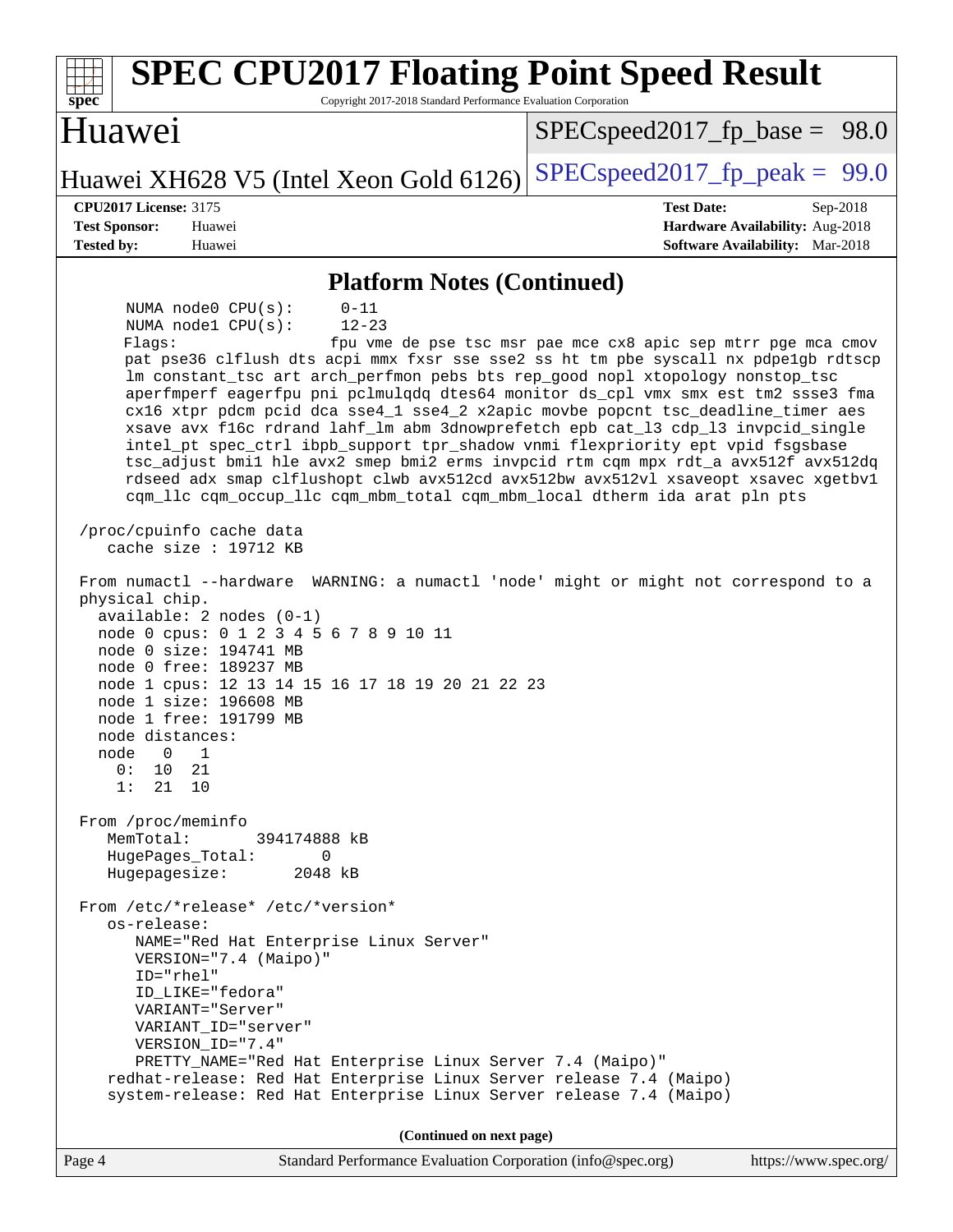| <b>SPEC CPU2017 Floating Point Speed Result</b><br>$spec^*$<br>Copyright 2017-2018 Standard Performance Evaluation Corporation                                                                                                                                                                                                                                                                                                                                                                               |                                                                                  |  |  |  |  |  |  |
|--------------------------------------------------------------------------------------------------------------------------------------------------------------------------------------------------------------------------------------------------------------------------------------------------------------------------------------------------------------------------------------------------------------------------------------------------------------------------------------------------------------|----------------------------------------------------------------------------------|--|--|--|--|--|--|
| Huawei                                                                                                                                                                                                                                                                                                                                                                                                                                                                                                       | $SPEC speed2017_f p\_base = 98.0$                                                |  |  |  |  |  |  |
| Huawei XH628 V5 (Intel Xeon Gold 6126)                                                                                                                                                                                                                                                                                                                                                                                                                                                                       | $SPEC speed2017_fp\_peak = 99.0$                                                 |  |  |  |  |  |  |
| <b>CPU2017 License: 3175</b>                                                                                                                                                                                                                                                                                                                                                                                                                                                                                 | <b>Test Date:</b><br>Sep-2018                                                    |  |  |  |  |  |  |
| <b>Test Sponsor:</b><br>Huawei<br><b>Tested by:</b><br>Huawei                                                                                                                                                                                                                                                                                                                                                                                                                                                | <b>Hardware Availability: Aug-2018</b><br><b>Software Availability:</b> Mar-2018 |  |  |  |  |  |  |
| <b>Platform Notes (Continued)</b>                                                                                                                                                                                                                                                                                                                                                                                                                                                                            |                                                                                  |  |  |  |  |  |  |
| system-release-cpe: cpe:/o:redhat:enterprise_linux:7.4:ga:server                                                                                                                                                                                                                                                                                                                                                                                                                                             |                                                                                  |  |  |  |  |  |  |
| uname $-a$ :<br>Linux localhost.localdomain 3.10.0-693.11.6.el7.x86_64 #1 SMP Thu Dec 28 14:23:39 EST<br>2017 x86_64 x86_64 x86_64 GNU/Linux                                                                                                                                                                                                                                                                                                                                                                 |                                                                                  |  |  |  |  |  |  |
| run-level 3 Sep $6$ 17:08                                                                                                                                                                                                                                                                                                                                                                                                                                                                                    |                                                                                  |  |  |  |  |  |  |
| SPEC is set to: /spec2017<br>Filesystem<br>Type Size Used Avail Use% Mounted on<br>/dev/sda4<br>xfs<br>1.7T 8.0G 1.7T<br>$1\%$ /                                                                                                                                                                                                                                                                                                                                                                             |                                                                                  |  |  |  |  |  |  |
| Additional information from dmidecode follows. WARNING: Use caution when you interpret<br>this section. The 'dmidecode' program reads system data which is "intended to allow<br>hardware to be accurately determined", but the intent may not be met, as there are<br>frequent changes to hardware, firmware, and the "DMTF SMBIOS" standard.<br>BIOS INSYDE Corp. 0.86 08/06/2018<br>Memory:<br>4x NO DIMM NO DIMM<br>12x Samsung M393A4K40BB2-CTD 32 GB 2 rank 2666<br>(End of data from sysinfo program) |                                                                                  |  |  |  |  |  |  |
| <b>Compiler Version Notes</b>                                                                                                                                                                                                                                                                                                                                                                                                                                                                                |                                                                                  |  |  |  |  |  |  |
| CC 619.1bm_s(base) 638.imagick_s(base, peak) 644.nab_s(base, peak)                                                                                                                                                                                                                                                                                                                                                                                                                                           |                                                                                  |  |  |  |  |  |  |
| icc (ICC) 18.0.2 20180210<br>Copyright (C) 1985-2018 Intel Corporation. All rights reserved.                                                                                                                                                                                                                                                                                                                                                                                                                 |                                                                                  |  |  |  |  |  |  |
| $619.1$ bm_s(peak)<br>CC.                                                                                                                                                                                                                                                                                                                                                                                                                                                                                    |                                                                                  |  |  |  |  |  |  |
| icc (ICC) 18.0.2 20180210<br>Copyright (C) 1985-2018 Intel Corporation. All rights reserved.                                                                                                                                                                                                                                                                                                                                                                                                                 |                                                                                  |  |  |  |  |  |  |
| FC 607.cactuBSSN_s(base, peak)<br>-------------------------------                                                                                                                                                                                                                                                                                                                                                                                                                                            |                                                                                  |  |  |  |  |  |  |
| icpc (ICC) 18.0.2 20180210<br>Copyright (C) 1985-2018 Intel Corporation. All rights reserved.<br>icc (ICC) 18.0.2 20180210<br>Copyright (C) 1985-2018 Intel Corporation. All rights reserved.                                                                                                                                                                                                                                                                                                                |                                                                                  |  |  |  |  |  |  |
|                                                                                                                                                                                                                                                                                                                                                                                                                                                                                                              |                                                                                  |  |  |  |  |  |  |
| (Continued on next page)                                                                                                                                                                                                                                                                                                                                                                                                                                                                                     |                                                                                  |  |  |  |  |  |  |
| Page 5<br>Standard Performance Evaluation Corporation (info@spec.org)                                                                                                                                                                                                                                                                                                                                                                                                                                        | https://www.spec.org/                                                            |  |  |  |  |  |  |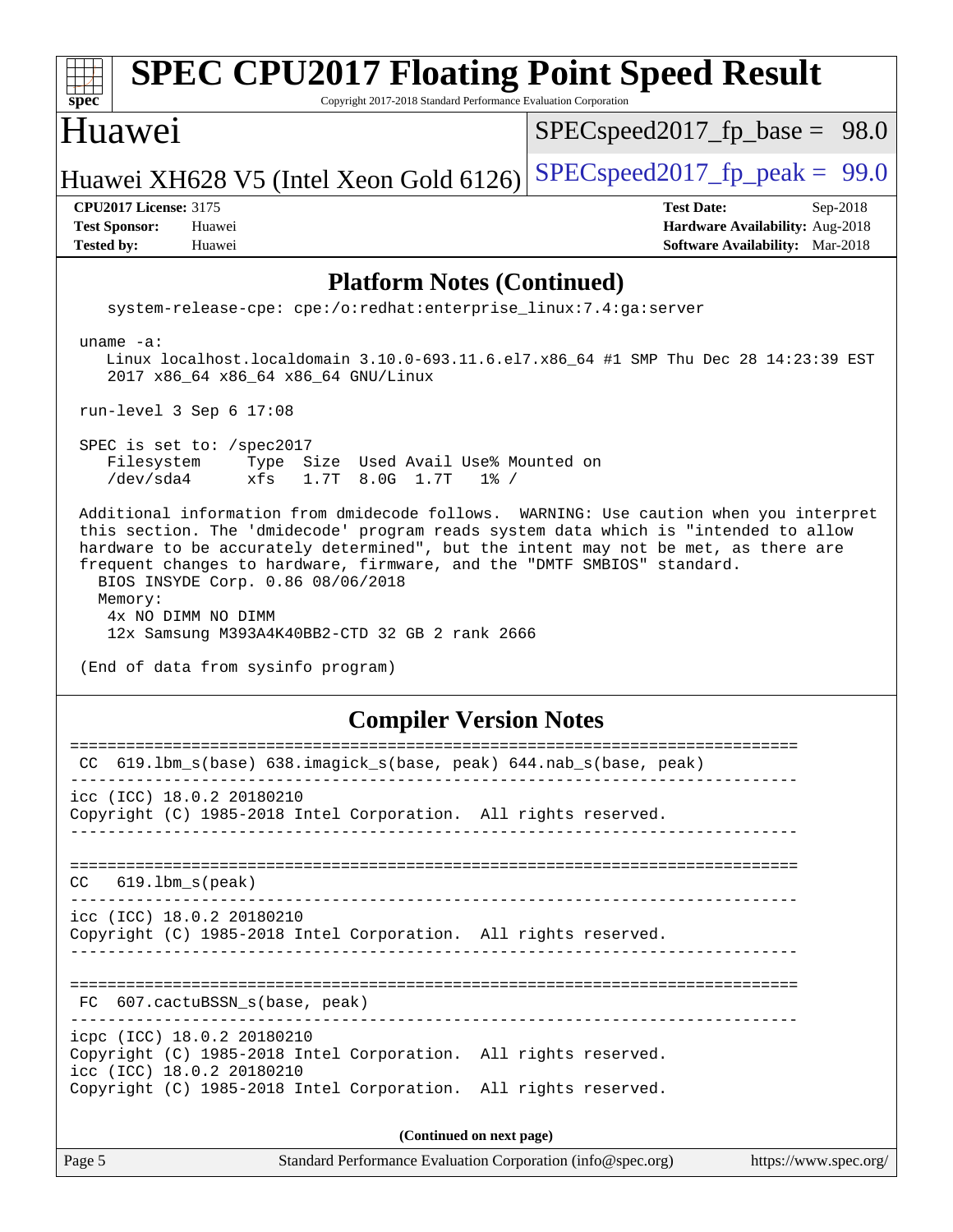| $spec^*$                                                                  | <b>SPEC CPU2017 Floating Point Speed Result</b>                                                                                                                                                  | Copyright 2017-2018 Standard Performance Evaluation Corporation |                                                             |                                                                                         |                       |
|---------------------------------------------------------------------------|--------------------------------------------------------------------------------------------------------------------------------------------------------------------------------------------------|-----------------------------------------------------------------|-------------------------------------------------------------|-----------------------------------------------------------------------------------------|-----------------------|
| Huawei                                                                    |                                                                                                                                                                                                  |                                                                 |                                                             | $SPEC speed2017_fp\_base =$                                                             | 98.0                  |
|                                                                           | Huawei XH628 V5 (Intel Xeon Gold 6126)                                                                                                                                                           |                                                                 |                                                             | $SPEC speed2017_fp\_peak = 99.0$                                                        |                       |
| <b>CPU2017 License: 3175</b><br><b>Test Sponsor:</b><br><b>Tested by:</b> | Huawei<br>Huawei                                                                                                                                                                                 |                                                                 |                                                             | <b>Test Date:</b><br>Hardware Availability: Aug-2018<br>Software Availability: Mar-2018 | Sep-2018              |
|                                                                           |                                                                                                                                                                                                  |                                                                 | <b>Compiler Version Notes (Continued)</b>                   |                                                                                         |                       |
|                                                                           | ifort (IFORT) 18.0.2 20180210<br>Copyright (C) 1985-2018 Intel Corporation. All rights reserved.                                                                                                 |                                                                 |                                                             |                                                                                         |                       |
| FC.                                                                       | 603.bwaves_s(base)        649.fotonik3d_s(base)        654.roms_s(base, peak)                                                                                                                    |                                                                 |                                                             |                                                                                         |                       |
|                                                                           | ifort (IFORT) 18.0.2 20180210<br>Copyright (C) 1985-2018 Intel Corporation. All rights reserved.                                                                                                 |                                                                 |                                                             |                                                                                         |                       |
| FC.                                                                       | 603.bwaves_s(peak) 649.fotonik3d_s(peak)                                                                                                                                                         |                                                                 |                                                             |                                                                                         |                       |
|                                                                           | ifort (IFORT) 18.0.2 20180210<br>Copyright (C) 1985-2018 Intel Corporation. All rights reserved.                                                                                                 |                                                                 |                                                             |                                                                                         |                       |
| CC.                                                                       |                                                                                                                                                                                                  |                                                                 |                                                             |                                                                                         |                       |
|                                                                           | ifort (IFORT) 18.0.2 20180210<br>Copyright (C) 1985-2018 Intel Corporation. All rights reserved.<br>icc (ICC) 18.0.2 20180210<br>Copyright (C) 1985-2018 Intel Corporation. All rights reserved. |                                                                 |                                                             |                                                                                         |                       |
|                                                                           |                                                                                                                                                                                                  |                                                                 |                                                             |                                                                                         |                       |
| CC                                                                        | $621.wrf_s(peak)$ $628.pop2_s(peak)$                                                                                                                                                             |                                                                 |                                                             |                                                                                         |                       |
|                                                                           | ifort (IFORT) 18.0.2 20180210<br>Copyright (C) 1985-2018 Intel Corporation. All rights reserved.<br>icc (ICC) 18.0.2 20180210                                                                    |                                                                 |                                                             |                                                                                         |                       |
|                                                                           | Copyright (C) 1985-2018 Intel Corporation. All rights reserved.                                                                                                                                  |                                                                 |                                                             |                                                                                         |                       |
|                                                                           |                                                                                                                                                                                                  | <b>Base Compiler Invocation</b>                                 |                                                             |                                                                                         |                       |
| C benchmarks:<br>$\text{icc}$ -m64 -std=c11                               |                                                                                                                                                                                                  |                                                                 |                                                             |                                                                                         |                       |
| Fortran benchmarks:<br>ifort -m64                                         |                                                                                                                                                                                                  |                                                                 |                                                             |                                                                                         |                       |
|                                                                           | Benchmarks using both Fortran and C:<br>ifort -m64 icc -m64 -std=c11                                                                                                                             |                                                                 |                                                             |                                                                                         |                       |
|                                                                           |                                                                                                                                                                                                  | (Continued on next page)                                        |                                                             |                                                                                         |                       |
| Page 6                                                                    |                                                                                                                                                                                                  |                                                                 | Standard Performance Evaluation Corporation (info@spec.org) |                                                                                         | https://www.spec.org/ |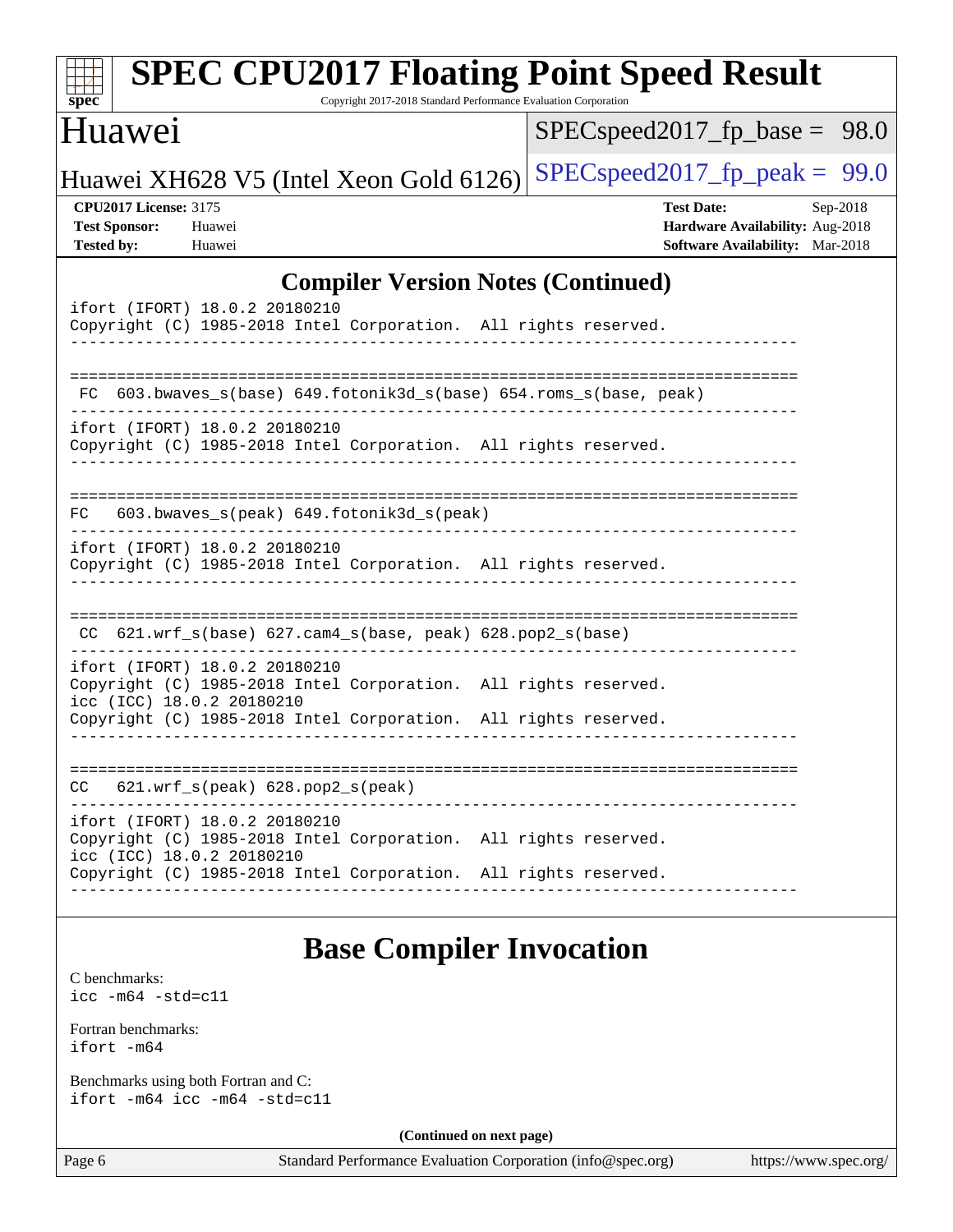

# **[SPEC CPU2017 Floating Point Speed Result](http://www.spec.org/auto/cpu2017/Docs/result-fields.html#SPECCPU2017FloatingPointSpeedResult)**

Copyright 2017-2018 Standard Performance Evaluation Corporation

### Huawei

 $SPECspeed2017_fp\_base = 98.0$ 

Huawei XH628 V5 (Intel Xeon Gold 6126) SPECspeed 2017 fp peak =  $99.0$ 

**[CPU2017 License:](http://www.spec.org/auto/cpu2017/Docs/result-fields.html#CPU2017License)** 3175 **[Test Date:](http://www.spec.org/auto/cpu2017/Docs/result-fields.html#TestDate)** Sep-2018 **[Test Sponsor:](http://www.spec.org/auto/cpu2017/Docs/result-fields.html#TestSponsor)** Huawei **[Hardware Availability:](http://www.spec.org/auto/cpu2017/Docs/result-fields.html#HardwareAvailability)** Aug-2018 **[Tested by:](http://www.spec.org/auto/cpu2017/Docs/result-fields.html#Testedby)** Huawei **[Software Availability:](http://www.spec.org/auto/cpu2017/Docs/result-fields.html#SoftwareAvailability)** Mar-2018

# **[Base Compiler Invocation \(Continued\)](http://www.spec.org/auto/cpu2017/Docs/result-fields.html#BaseCompilerInvocation)**

[Benchmarks using Fortran, C, and C++:](http://www.spec.org/auto/cpu2017/Docs/result-fields.html#BenchmarksusingFortranCandCXX) [icpc -m64](http://www.spec.org/cpu2017/results/res2018q4/cpu2017-20181025-09275.flags.html#user_CC_CXX_FCbase_intel_icpc_64bit_4ecb2543ae3f1412ef961e0650ca070fec7b7afdcd6ed48761b84423119d1bf6bdf5cad15b44d48e7256388bc77273b966e5eb805aefd121eb22e9299b2ec9d9) [icc -m64 -std=c11](http://www.spec.org/cpu2017/results/res2018q4/cpu2017-20181025-09275.flags.html#user_CC_CXX_FCbase_intel_icc_64bit_c11_33ee0cdaae7deeeab2a9725423ba97205ce30f63b9926c2519791662299b76a0318f32ddfffdc46587804de3178b4f9328c46fa7c2b0cd779d7a61945c91cd35) [ifort -m64](http://www.spec.org/cpu2017/results/res2018q4/cpu2017-20181025-09275.flags.html#user_CC_CXX_FCbase_intel_ifort_64bit_24f2bb282fbaeffd6157abe4f878425411749daecae9a33200eee2bee2fe76f3b89351d69a8130dd5949958ce389cf37ff59a95e7a40d588e8d3a57e0c3fd751)

### **[Base Portability Flags](http://www.spec.org/auto/cpu2017/Docs/result-fields.html#BasePortabilityFlags)**

 603.bwaves\_s: [-DSPEC\\_LP64](http://www.spec.org/cpu2017/results/res2018q4/cpu2017-20181025-09275.flags.html#suite_basePORTABILITY603_bwaves_s_DSPEC_LP64) 607.cactuBSSN\_s: [-DSPEC\\_LP64](http://www.spec.org/cpu2017/results/res2018q4/cpu2017-20181025-09275.flags.html#suite_basePORTABILITY607_cactuBSSN_s_DSPEC_LP64) 619.lbm\_s: [-DSPEC\\_LP64](http://www.spec.org/cpu2017/results/res2018q4/cpu2017-20181025-09275.flags.html#suite_basePORTABILITY619_lbm_s_DSPEC_LP64) 621.wrf\_s: [-DSPEC\\_LP64](http://www.spec.org/cpu2017/results/res2018q4/cpu2017-20181025-09275.flags.html#suite_basePORTABILITY621_wrf_s_DSPEC_LP64) [-DSPEC\\_CASE\\_FLAG](http://www.spec.org/cpu2017/results/res2018q4/cpu2017-20181025-09275.flags.html#b621.wrf_s_baseCPORTABILITY_DSPEC_CASE_FLAG) [-convert big\\_endian](http://www.spec.org/cpu2017/results/res2018q4/cpu2017-20181025-09275.flags.html#user_baseFPORTABILITY621_wrf_s_convert_big_endian_c3194028bc08c63ac5d04de18c48ce6d347e4e562e8892b8bdbdc0214820426deb8554edfa529a3fb25a586e65a3d812c835984020483e7e73212c4d31a38223) 627.cam4\_s: [-DSPEC\\_LP64](http://www.spec.org/cpu2017/results/res2018q4/cpu2017-20181025-09275.flags.html#suite_basePORTABILITY627_cam4_s_DSPEC_LP64) [-DSPEC\\_CASE\\_FLAG](http://www.spec.org/cpu2017/results/res2018q4/cpu2017-20181025-09275.flags.html#b627.cam4_s_baseCPORTABILITY_DSPEC_CASE_FLAG) 628.pop2\_s: [-DSPEC\\_LP64](http://www.spec.org/cpu2017/results/res2018q4/cpu2017-20181025-09275.flags.html#suite_basePORTABILITY628_pop2_s_DSPEC_LP64) [-DSPEC\\_CASE\\_FLAG](http://www.spec.org/cpu2017/results/res2018q4/cpu2017-20181025-09275.flags.html#b628.pop2_s_baseCPORTABILITY_DSPEC_CASE_FLAG) [-convert big\\_endian](http://www.spec.org/cpu2017/results/res2018q4/cpu2017-20181025-09275.flags.html#user_baseFPORTABILITY628_pop2_s_convert_big_endian_c3194028bc08c63ac5d04de18c48ce6d347e4e562e8892b8bdbdc0214820426deb8554edfa529a3fb25a586e65a3d812c835984020483e7e73212c4d31a38223) [-assume byterecl](http://www.spec.org/cpu2017/results/res2018q4/cpu2017-20181025-09275.flags.html#user_baseFPORTABILITY628_pop2_s_assume_byterecl_7e47d18b9513cf18525430bbf0f2177aa9bf368bc7a059c09b2c06a34b53bd3447c950d3f8d6c70e3faf3a05c8557d66a5798b567902e8849adc142926523472) 638.imagick\_s: [-DSPEC\\_LP64](http://www.spec.org/cpu2017/results/res2018q4/cpu2017-20181025-09275.flags.html#suite_basePORTABILITY638_imagick_s_DSPEC_LP64) 644.nab\_s: [-DSPEC\\_LP64](http://www.spec.org/cpu2017/results/res2018q4/cpu2017-20181025-09275.flags.html#suite_basePORTABILITY644_nab_s_DSPEC_LP64) 649.fotonik3d\_s: [-DSPEC\\_LP64](http://www.spec.org/cpu2017/results/res2018q4/cpu2017-20181025-09275.flags.html#suite_basePORTABILITY649_fotonik3d_s_DSPEC_LP64) 654.roms\_s: [-DSPEC\\_LP64](http://www.spec.org/cpu2017/results/res2018q4/cpu2017-20181025-09275.flags.html#suite_basePORTABILITY654_roms_s_DSPEC_LP64)

# **[Base Optimization Flags](http://www.spec.org/auto/cpu2017/Docs/result-fields.html#BaseOptimizationFlags)**

#### [C benchmarks](http://www.spec.org/auto/cpu2017/Docs/result-fields.html#Cbenchmarks):

[-Wl,-z,muldefs](http://www.spec.org/cpu2017/results/res2018q4/cpu2017-20181025-09275.flags.html#user_CCbase_link_force_multiple1_b4cbdb97b34bdee9ceefcfe54f4c8ea74255f0b02a4b23e853cdb0e18eb4525ac79b5a88067c842dd0ee6996c24547a27a4b99331201badda8798ef8a743f577) [-xCORE-AVX2](http://www.spec.org/cpu2017/results/res2018q4/cpu2017-20181025-09275.flags.html#user_CCbase_f-xCORE-AVX2) [-ipo](http://www.spec.org/cpu2017/results/res2018q4/cpu2017-20181025-09275.flags.html#user_CCbase_f-ipo) [-O3](http://www.spec.org/cpu2017/results/res2018q4/cpu2017-20181025-09275.flags.html#user_CCbase_f-O3) [-no-prec-div](http://www.spec.org/cpu2017/results/res2018q4/cpu2017-20181025-09275.flags.html#user_CCbase_f-no-prec-div) [-qopt-prefetch](http://www.spec.org/cpu2017/results/res2018q4/cpu2017-20181025-09275.flags.html#user_CCbase_f-qopt-prefetch) [-ffinite-math-only](http://www.spec.org/cpu2017/results/res2018q4/cpu2017-20181025-09275.flags.html#user_CCbase_f_finite_math_only_cb91587bd2077682c4b38af759c288ed7c732db004271a9512da14a4f8007909a5f1427ecbf1a0fb78ff2a814402c6114ac565ca162485bbcae155b5e4258871) [-qopt-mem-layout-trans=3](http://www.spec.org/cpu2017/results/res2018q4/cpu2017-20181025-09275.flags.html#user_CCbase_f-qopt-mem-layout-trans_de80db37974c74b1f0e20d883f0b675c88c3b01e9d123adea9b28688d64333345fb62bc4a798493513fdb68f60282f9a726aa07f478b2f7113531aecce732043) [-qopenmp](http://www.spec.org/cpu2017/results/res2018q4/cpu2017-20181025-09275.flags.html#user_CCbase_qopenmp_16be0c44f24f464004c6784a7acb94aca937f053568ce72f94b139a11c7c168634a55f6653758ddd83bcf7b8463e8028bb0b48b77bcddc6b78d5d95bb1df2967) [-DSPEC\\_OPENMP](http://www.spec.org/cpu2017/results/res2018q4/cpu2017-20181025-09275.flags.html#suite_CCbase_DSPEC_OPENMP) [-L/usr/local/je5.0.1-64/lib](http://www.spec.org/cpu2017/results/res2018q4/cpu2017-20181025-09275.flags.html#user_CCbase_jemalloc_link_path64_4b10a636b7bce113509b17f3bd0d6226c5fb2346b9178c2d0232c14f04ab830f976640479e5c33dc2bcbbdad86ecfb6634cbbd4418746f06f368b512fced5394) [-ljemalloc](http://www.spec.org/cpu2017/results/res2018q4/cpu2017-20181025-09275.flags.html#user_CCbase_jemalloc_link_lib_d1249b907c500fa1c0672f44f562e3d0f79738ae9e3c4a9c376d49f265a04b9c99b167ecedbf6711b3085be911c67ff61f150a17b3472be731631ba4d0471706)

#### [Fortran benchmarks](http://www.spec.org/auto/cpu2017/Docs/result-fields.html#Fortranbenchmarks):

[-Wl,-z,muldefs](http://www.spec.org/cpu2017/results/res2018q4/cpu2017-20181025-09275.flags.html#user_FCbase_link_force_multiple1_b4cbdb97b34bdee9ceefcfe54f4c8ea74255f0b02a4b23e853cdb0e18eb4525ac79b5a88067c842dd0ee6996c24547a27a4b99331201badda8798ef8a743f577) -DSPEC OPENMP [-xCORE-AVX2](http://www.spec.org/cpu2017/results/res2018q4/cpu2017-20181025-09275.flags.html#user_FCbase_f-xCORE-AVX2) [-ipo](http://www.spec.org/cpu2017/results/res2018q4/cpu2017-20181025-09275.flags.html#user_FCbase_f-ipo) [-O3](http://www.spec.org/cpu2017/results/res2018q4/cpu2017-20181025-09275.flags.html#user_FCbase_f-O3) [-no-prec-div](http://www.spec.org/cpu2017/results/res2018q4/cpu2017-20181025-09275.flags.html#user_FCbase_f-no-prec-div) [-qopt-prefetch](http://www.spec.org/cpu2017/results/res2018q4/cpu2017-20181025-09275.flags.html#user_FCbase_f-qopt-prefetch) [-ffinite-math-only](http://www.spec.org/cpu2017/results/res2018q4/cpu2017-20181025-09275.flags.html#user_FCbase_f_finite_math_only_cb91587bd2077682c4b38af759c288ed7c732db004271a9512da14a4f8007909a5f1427ecbf1a0fb78ff2a814402c6114ac565ca162485bbcae155b5e4258871) [-qopt-mem-layout-trans=3](http://www.spec.org/cpu2017/results/res2018q4/cpu2017-20181025-09275.flags.html#user_FCbase_f-qopt-mem-layout-trans_de80db37974c74b1f0e20d883f0b675c88c3b01e9d123adea9b28688d64333345fb62bc4a798493513fdb68f60282f9a726aa07f478b2f7113531aecce732043) [-qopenmp](http://www.spec.org/cpu2017/results/res2018q4/cpu2017-20181025-09275.flags.html#user_FCbase_qopenmp_16be0c44f24f464004c6784a7acb94aca937f053568ce72f94b139a11c7c168634a55f6653758ddd83bcf7b8463e8028bb0b48b77bcddc6b78d5d95bb1df2967) [-nostandard-realloc-lhs](http://www.spec.org/cpu2017/results/res2018q4/cpu2017-20181025-09275.flags.html#user_FCbase_f_2003_std_realloc_82b4557e90729c0f113870c07e44d33d6f5a304b4f63d4c15d2d0f1fab99f5daaed73bdb9275d9ae411527f28b936061aa8b9c8f2d63842963b95c9dd6426b8a) [-L/usr/local/je5.0.1-64/lib](http://www.spec.org/cpu2017/results/res2018q4/cpu2017-20181025-09275.flags.html#user_FCbase_jemalloc_link_path64_4b10a636b7bce113509b17f3bd0d6226c5fb2346b9178c2d0232c14f04ab830f976640479e5c33dc2bcbbdad86ecfb6634cbbd4418746f06f368b512fced5394) [-ljemalloc](http://www.spec.org/cpu2017/results/res2018q4/cpu2017-20181025-09275.flags.html#user_FCbase_jemalloc_link_lib_d1249b907c500fa1c0672f44f562e3d0f79738ae9e3c4a9c376d49f265a04b9c99b167ecedbf6711b3085be911c67ff61f150a17b3472be731631ba4d0471706)

#### [Benchmarks using both Fortran and C](http://www.spec.org/auto/cpu2017/Docs/result-fields.html#BenchmarksusingbothFortranandC):

[-Wl,-z,muldefs](http://www.spec.org/cpu2017/results/res2018q4/cpu2017-20181025-09275.flags.html#user_CC_FCbase_link_force_multiple1_b4cbdb97b34bdee9ceefcfe54f4c8ea74255f0b02a4b23e853cdb0e18eb4525ac79b5a88067c842dd0ee6996c24547a27a4b99331201badda8798ef8a743f577) [-xCORE-AVX2](http://www.spec.org/cpu2017/results/res2018q4/cpu2017-20181025-09275.flags.html#user_CC_FCbase_f-xCORE-AVX2) [-ipo](http://www.spec.org/cpu2017/results/res2018q4/cpu2017-20181025-09275.flags.html#user_CC_FCbase_f-ipo) [-O3](http://www.spec.org/cpu2017/results/res2018q4/cpu2017-20181025-09275.flags.html#user_CC_FCbase_f-O3) [-no-prec-div](http://www.spec.org/cpu2017/results/res2018q4/cpu2017-20181025-09275.flags.html#user_CC_FCbase_f-no-prec-div) [-qopt-prefetch](http://www.spec.org/cpu2017/results/res2018q4/cpu2017-20181025-09275.flags.html#user_CC_FCbase_f-qopt-prefetch) [-ffinite-math-only](http://www.spec.org/cpu2017/results/res2018q4/cpu2017-20181025-09275.flags.html#user_CC_FCbase_f_finite_math_only_cb91587bd2077682c4b38af759c288ed7c732db004271a9512da14a4f8007909a5f1427ecbf1a0fb78ff2a814402c6114ac565ca162485bbcae155b5e4258871) [-qopt-mem-layout-trans=3](http://www.spec.org/cpu2017/results/res2018q4/cpu2017-20181025-09275.flags.html#user_CC_FCbase_f-qopt-mem-layout-trans_de80db37974c74b1f0e20d883f0b675c88c3b01e9d123adea9b28688d64333345fb62bc4a798493513fdb68f60282f9a726aa07f478b2f7113531aecce732043) [-qopenmp](http://www.spec.org/cpu2017/results/res2018q4/cpu2017-20181025-09275.flags.html#user_CC_FCbase_qopenmp_16be0c44f24f464004c6784a7acb94aca937f053568ce72f94b139a11c7c168634a55f6653758ddd83bcf7b8463e8028bb0b48b77bcddc6b78d5d95bb1df2967) [-DSPEC\\_OPENMP](http://www.spec.org/cpu2017/results/res2018q4/cpu2017-20181025-09275.flags.html#suite_CC_FCbase_DSPEC_OPENMP) [-nostandard-realloc-lhs](http://www.spec.org/cpu2017/results/res2018q4/cpu2017-20181025-09275.flags.html#user_CC_FCbase_f_2003_std_realloc_82b4557e90729c0f113870c07e44d33d6f5a304b4f63d4c15d2d0f1fab99f5daaed73bdb9275d9ae411527f28b936061aa8b9c8f2d63842963b95c9dd6426b8a) [-L/usr/local/je5.0.1-64/lib](http://www.spec.org/cpu2017/results/res2018q4/cpu2017-20181025-09275.flags.html#user_CC_FCbase_jemalloc_link_path64_4b10a636b7bce113509b17f3bd0d6226c5fb2346b9178c2d0232c14f04ab830f976640479e5c33dc2bcbbdad86ecfb6634cbbd4418746f06f368b512fced5394) [-ljemalloc](http://www.spec.org/cpu2017/results/res2018q4/cpu2017-20181025-09275.flags.html#user_CC_FCbase_jemalloc_link_lib_d1249b907c500fa1c0672f44f562e3d0f79738ae9e3c4a9c376d49f265a04b9c99b167ecedbf6711b3085be911c67ff61f150a17b3472be731631ba4d0471706)

#### [Benchmarks using Fortran, C, and C++:](http://www.spec.org/auto/cpu2017/Docs/result-fields.html#BenchmarksusingFortranCandCXX)

```
-Wl,-z,muldefs -xCORE-AVX2 -ipo -O3 -no-prec-div -qopt-prefetch
-ffinite-math-only -qopt-mem-layout-trans=3 -qopenmp -DSPEC_OPENMP
-nostandard-realloc-lhs -L/usr/local/je5.0.1-64/lib -ljemalloc
```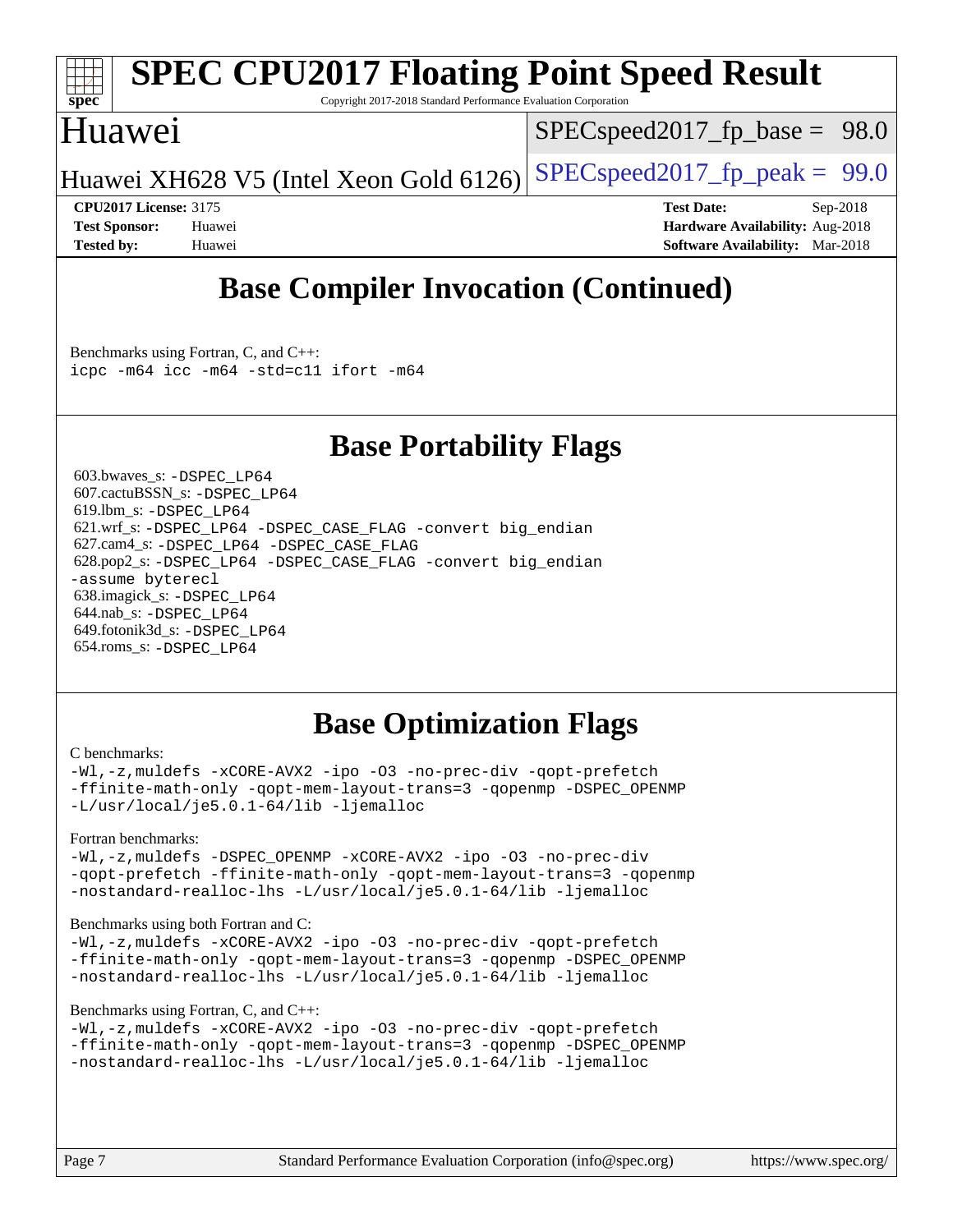### **[spec](http://www.spec.org/) [SPEC CPU2017 Floating Point Speed Result](http://www.spec.org/auto/cpu2017/Docs/result-fields.html#SPECCPU2017FloatingPointSpeedResult)** Copyright 2017-2018 Standard Performance Evaluation Corporation Huawei [SPECspeed2017\\_fp\\_base =](http://www.spec.org/auto/cpu2017/Docs/result-fields.html#SPECspeed2017fpbase) 98.0

### Huawei XH628 V5 (Intel Xeon Gold 6126) SPECspeed 2017 fp peak =  $99.0$

**[CPU2017 License:](http://www.spec.org/auto/cpu2017/Docs/result-fields.html#CPU2017License)** 3175 **[Test Date:](http://www.spec.org/auto/cpu2017/Docs/result-fields.html#TestDate)** Sep-2018 **[Test Sponsor:](http://www.spec.org/auto/cpu2017/Docs/result-fields.html#TestSponsor)** Huawei **[Hardware Availability:](http://www.spec.org/auto/cpu2017/Docs/result-fields.html#HardwareAvailability)** Aug-2018 **[Tested by:](http://www.spec.org/auto/cpu2017/Docs/result-fields.html#Testedby)** Huawei **[Software Availability:](http://www.spec.org/auto/cpu2017/Docs/result-fields.html#SoftwareAvailability)** Mar-2018

## **[Peak Compiler Invocation](http://www.spec.org/auto/cpu2017/Docs/result-fields.html#PeakCompilerInvocation)**

[C benchmarks](http://www.spec.org/auto/cpu2017/Docs/result-fields.html#Cbenchmarks): [icc -m64 -std=c11](http://www.spec.org/cpu2017/results/res2018q4/cpu2017-20181025-09275.flags.html#user_CCpeak_intel_icc_64bit_c11_33ee0cdaae7deeeab2a9725423ba97205ce30f63b9926c2519791662299b76a0318f32ddfffdc46587804de3178b4f9328c46fa7c2b0cd779d7a61945c91cd35)

[Fortran benchmarks:](http://www.spec.org/auto/cpu2017/Docs/result-fields.html#Fortranbenchmarks) [ifort -m64](http://www.spec.org/cpu2017/results/res2018q4/cpu2017-20181025-09275.flags.html#user_FCpeak_intel_ifort_64bit_24f2bb282fbaeffd6157abe4f878425411749daecae9a33200eee2bee2fe76f3b89351d69a8130dd5949958ce389cf37ff59a95e7a40d588e8d3a57e0c3fd751)

[Benchmarks using both Fortran and C](http://www.spec.org/auto/cpu2017/Docs/result-fields.html#BenchmarksusingbothFortranandC): [ifort -m64](http://www.spec.org/cpu2017/results/res2018q4/cpu2017-20181025-09275.flags.html#user_CC_FCpeak_intel_ifort_64bit_24f2bb282fbaeffd6157abe4f878425411749daecae9a33200eee2bee2fe76f3b89351d69a8130dd5949958ce389cf37ff59a95e7a40d588e8d3a57e0c3fd751) [icc -m64 -std=c11](http://www.spec.org/cpu2017/results/res2018q4/cpu2017-20181025-09275.flags.html#user_CC_FCpeak_intel_icc_64bit_c11_33ee0cdaae7deeeab2a9725423ba97205ce30f63b9926c2519791662299b76a0318f32ddfffdc46587804de3178b4f9328c46fa7c2b0cd779d7a61945c91cd35)

[Benchmarks using Fortran, C, and C++](http://www.spec.org/auto/cpu2017/Docs/result-fields.html#BenchmarksusingFortranCandCXX): [icpc -m64](http://www.spec.org/cpu2017/results/res2018q4/cpu2017-20181025-09275.flags.html#user_CC_CXX_FCpeak_intel_icpc_64bit_4ecb2543ae3f1412ef961e0650ca070fec7b7afdcd6ed48761b84423119d1bf6bdf5cad15b44d48e7256388bc77273b966e5eb805aefd121eb22e9299b2ec9d9) [icc -m64 -std=c11](http://www.spec.org/cpu2017/results/res2018q4/cpu2017-20181025-09275.flags.html#user_CC_CXX_FCpeak_intel_icc_64bit_c11_33ee0cdaae7deeeab2a9725423ba97205ce30f63b9926c2519791662299b76a0318f32ddfffdc46587804de3178b4f9328c46fa7c2b0cd779d7a61945c91cd35) [ifort -m64](http://www.spec.org/cpu2017/results/res2018q4/cpu2017-20181025-09275.flags.html#user_CC_CXX_FCpeak_intel_ifort_64bit_24f2bb282fbaeffd6157abe4f878425411749daecae9a33200eee2bee2fe76f3b89351d69a8130dd5949958ce389cf37ff59a95e7a40d588e8d3a57e0c3fd751)

### **[Peak Portability Flags](http://www.spec.org/auto/cpu2017/Docs/result-fields.html#PeakPortabilityFlags)**

Same as Base Portability Flags

## **[Peak Optimization Flags](http://www.spec.org/auto/cpu2017/Docs/result-fields.html#PeakOptimizationFlags)**

[C benchmarks](http://www.spec.org/auto/cpu2017/Docs/result-fields.html#Cbenchmarks):

 $619.$ lbm\_s: basepeak = yes

638.imagick\_s: basepeak = yes

 $644.nab_s$ : basepeak = yes

[Fortran benchmarks](http://www.spec.org/auto/cpu2017/Docs/result-fields.html#Fortranbenchmarks):

603.bwaves\_s: basepeak = yes

649.fotonik3d\_s: basepeak = yes

654.roms\_s: basepeak = yes

[Benchmarks using both Fortran and C](http://www.spec.org/auto/cpu2017/Docs/result-fields.html#BenchmarksusingbothFortranandC):

| $621.wrf$ _s: $-prof-qen(pass 1) -prof-use(pass 2) -02 -xCORE-AVX2$ |  |
|---------------------------------------------------------------------|--|
| -gopt-prefetch -ipo -03 -ffinite-math-only -no-prec-div             |  |
| -gopt-mem-layout-trans=3 -DSPEC SUPPRESS OPENMP -gopenmp            |  |
| -DSPEC OPENMP -nostandard-realloc-lhs                               |  |

**(Continued on next page)**